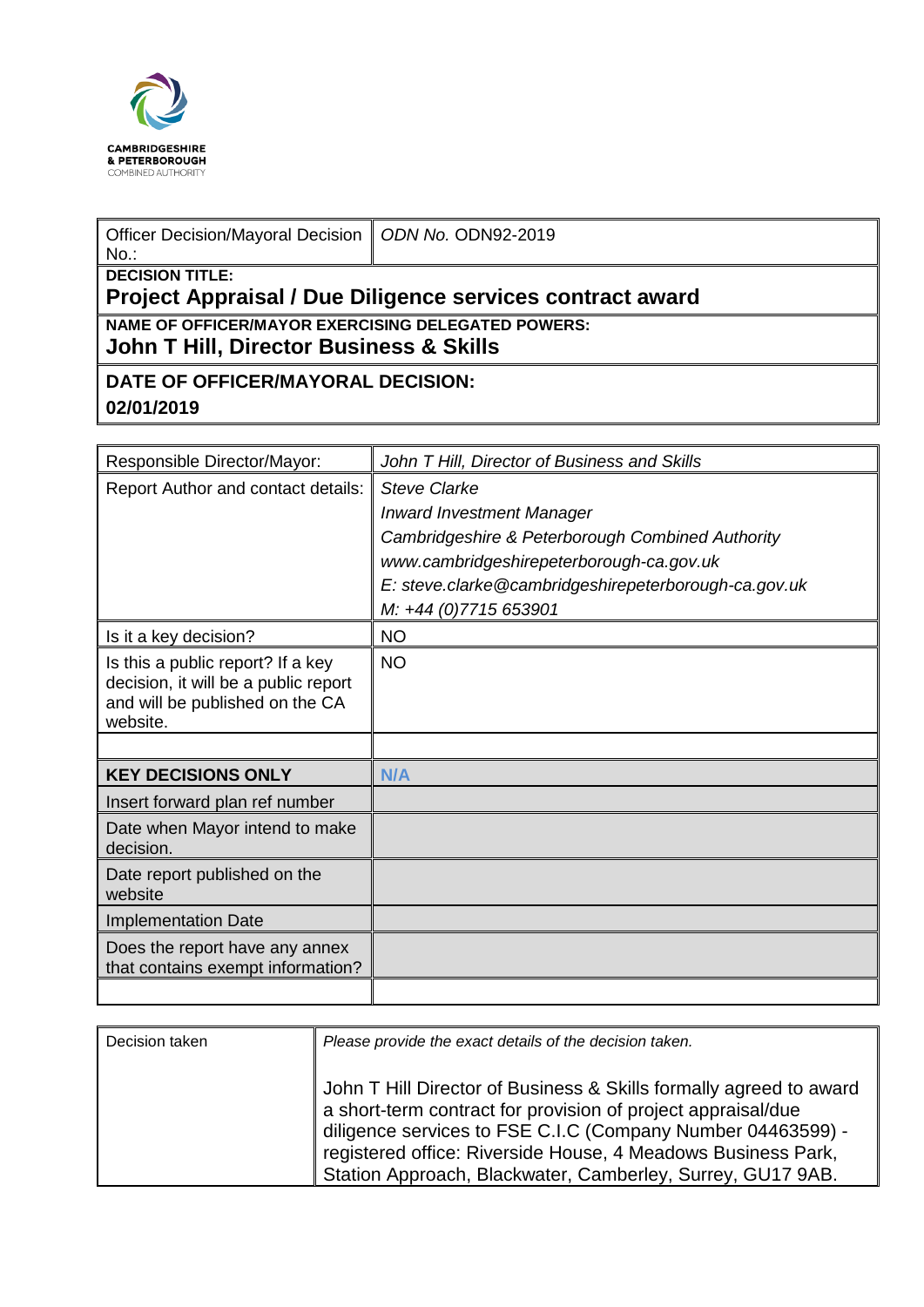

| Authorisation (delete as | This decision has been taken under:                                                                                                                                                                                                                                                                                                                                                                                                                                                                                                                                                                                                                                                                                                                     |  |
|--------------------------|---------------------------------------------------------------------------------------------------------------------------------------------------------------------------------------------------------------------------------------------------------------------------------------------------------------------------------------------------------------------------------------------------------------------------------------------------------------------------------------------------------------------------------------------------------------------------------------------------------------------------------------------------------------------------------------------------------------------------------------------------------|--|
| appropriate)             | General authorisation (those decisions delegated to officers as per the<br>Constitution):                                                                                                                                                                                                                                                                                                                                                                                                                                                                                                                                                                                                                                                               |  |
|                          | Officer Scheme of Delegation and Proper Officers. (Ch 13 para<br>1.3 and Ch 13 Para 3.3)                                                                                                                                                                                                                                                                                                                                                                                                                                                                                                                                                                                                                                                                |  |
|                          | Specific delegation by Board (those decisions delegated to officers by the<br>Board)                                                                                                                                                                                                                                                                                                                                                                                                                                                                                                                                                                                                                                                                    |  |
|                          | The Business Board minutes of 26 <sup>th</sup> November 2018 state;                                                                                                                                                                                                                                                                                                                                                                                                                                                                                                                                                                                                                                                                                     |  |
|                          | It was resolved to:<br>a. note that 28 applications are undergoing initial internal appraisal<br>before selection to undertake full business case and subsequent<br>external appraisal;                                                                                                                                                                                                                                                                                                                                                                                                                                                                                                                                                                 |  |
|                          | d. recommend the Combined Authority give approval to procure and<br>appoint independent project appraisers of business cases over £20,000.                                                                                                                                                                                                                                                                                                                                                                                                                                                                                                                                                                                                              |  |
|                          | The CA Board minutes of 28th November 2018 state;                                                                                                                                                                                                                                                                                                                                                                                                                                                                                                                                                                                                                                                                                                       |  |
|                          | It was resolved to note the decisions of the Business Board and,<br>subject to confirmation from Government that local growth funds<br>have been released for allocation by the Business Board, to:<br>c) give approval to procure and appoint independent project appraisers<br>of business cases over £20,000.                                                                                                                                                                                                                                                                                                                                                                                                                                        |  |
|                          |                                                                                                                                                                                                                                                                                                                                                                                                                                                                                                                                                                                                                                                                                                                                                         |  |
| Background Information   | The Growth Deal funds about to be released from Gov to CPCA are<br>required to be spent to deliver LEP outcomes before March 20121. This is<br>driving a much tighter window/timetable than would be ideal hence the<br>need to proceed with invited local applications to the Growth Fund and<br>the need for project appraisal work to be completed is now at critical as<br>project applications require assessing in this short timeframe before end<br>of January Business Board meeting.<br>The max funding of £24,500 is confirmed and allocated in the CPCA<br><b>Business &amp; Skills Directorate budget.</b>                                                                                                                                 |  |
|                          | The CPCA formally launched the process for companies and organisations to<br>apply for Loan, Grant and Investment funding from its Growth Deal fund that<br>the CPCA inherited from and was formally managed by the GCGP LEP. The<br>period for applications closed on 30th Oct and the Authority received 23<br>Expressions of Interest from projects seeking investment above £20k. The next<br>stage is for some of those projects to provide a full business case application<br>which will need assessment and due diligence appraisal after the deadline<br>closes on 7 <sup>th</sup> Dec for those full applications and those assessments completed<br>in time to meet forward agenda date of Business Board meeting at end of<br>January 2019. |  |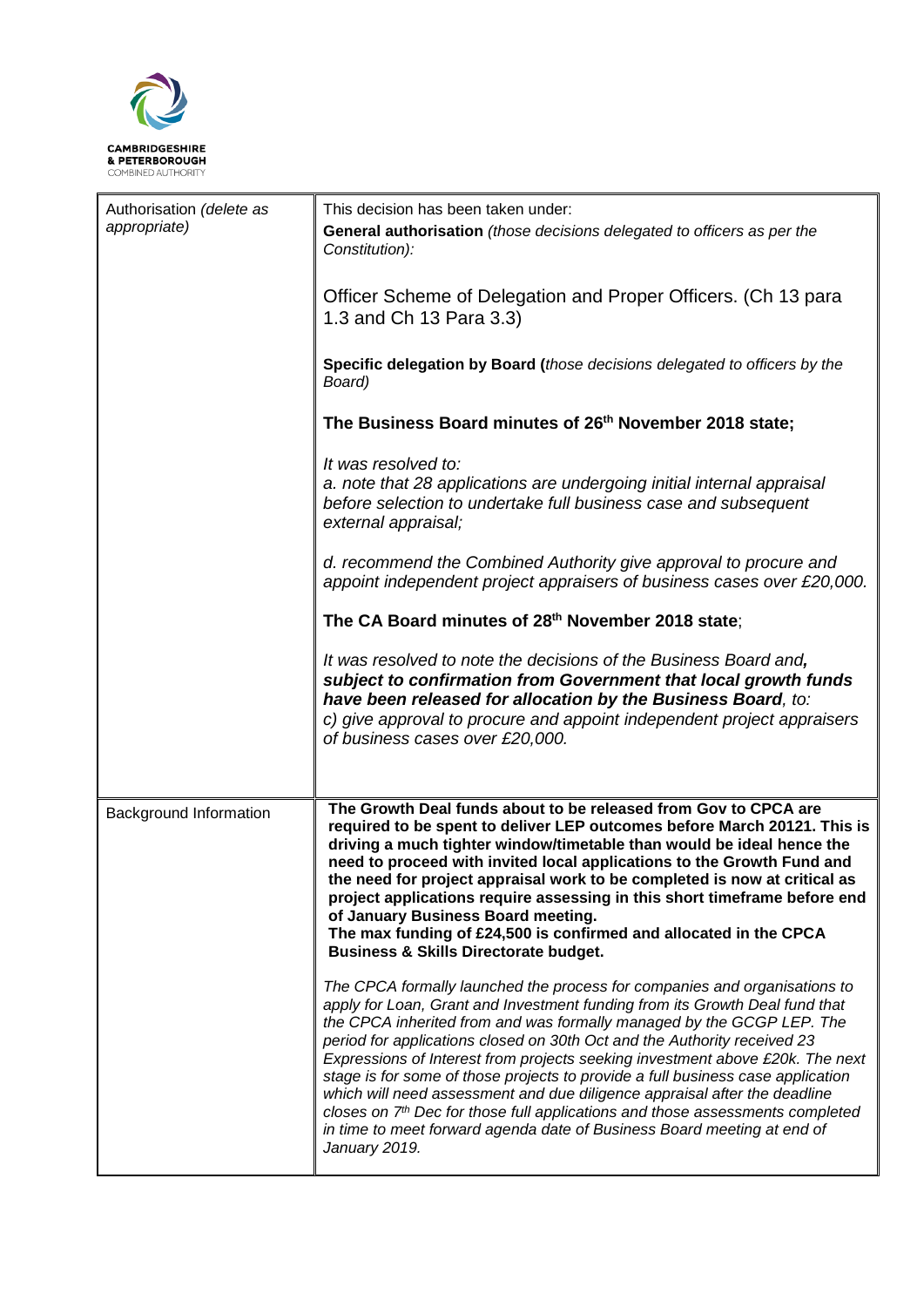

|                                    | $\bullet$<br>$\bullet$ | The Growth fund team in CPCA is seeking approval to appoint Finance<br>South East to provide project appraisal/assessment/due diligence<br>reports on business case applications to the fund.<br>The Growth Fund team are now under time pressure constraints to get                                                                   |
|------------------------------------|------------------------|----------------------------------------------------------------------------------------------------------------------------------------------------------------------------------------------------------------------------------------------------------------------------------------------------------------------------------------|
|                                    |                        | this important piece of process into place and Finance South East have<br>the experience and track record with other authorities on conducting<br>this work to a high standard, they have also confirmed they have the<br>capacity to be able to deliver this work.                                                                    |
|                                    | $\bullet$              | Finance South East are already known to the Growth Fund/Hub team<br>from their work with other LEP's, LA's and Gov departments -<br>especially with neighbouring New Anglia LEP. FSE are currently<br>providing assessment service to British Business Bank after FSE was<br>selected via OJEU procurement exercise: 2018/S 041-089830 |
|                                    | $\bullet$              | The CPCA has never previously used Finance South East as a supplier<br>of services.                                                                                                                                                                                                                                                    |
|                                    | $\bullet$              | The start date is 02/01/2019 until end of April 2019 for the contract and<br>this contract duration may be extended or renegotiated if another call<br>launched for Eol submissions to the Growth Fund in Feb/Mar 2019.                                                                                                                |
| Alternative options<br>considered. |                        | List alternative options considered and rejected and the reasons for rejection.<br>Do not leave this section blank or put 'None'. There is always an alternative even<br>if it is to do nothing.                                                                                                                                       |
|                                    | Options:               |                                                                                                                                                                                                                                                                                                                                        |
|                                    |                        | 1. Award this short-term contract and move to a full<br>procurement exercise of this service in the January-March<br>2019 period.                                                                                                                                                                                                      |
|                                    |                        | 2. Do not any enter into a contract at this time $-$ not preferred<br>option as CPCA would have no independent appraisal of growth<br>fund applications and therefore would be asking the Business<br>Board to take decisions at risk with no appraisal/due diligence<br>feedback.                                                     |
| <b>Financial Implications</b>      |                        | Please include the total costs and how the project will be funded. Please include<br>budget codes for your directorate                                                                                                                                                                                                                 |
|                                    |                        |                                                                                                                                                                                                                                                                                                                                        |